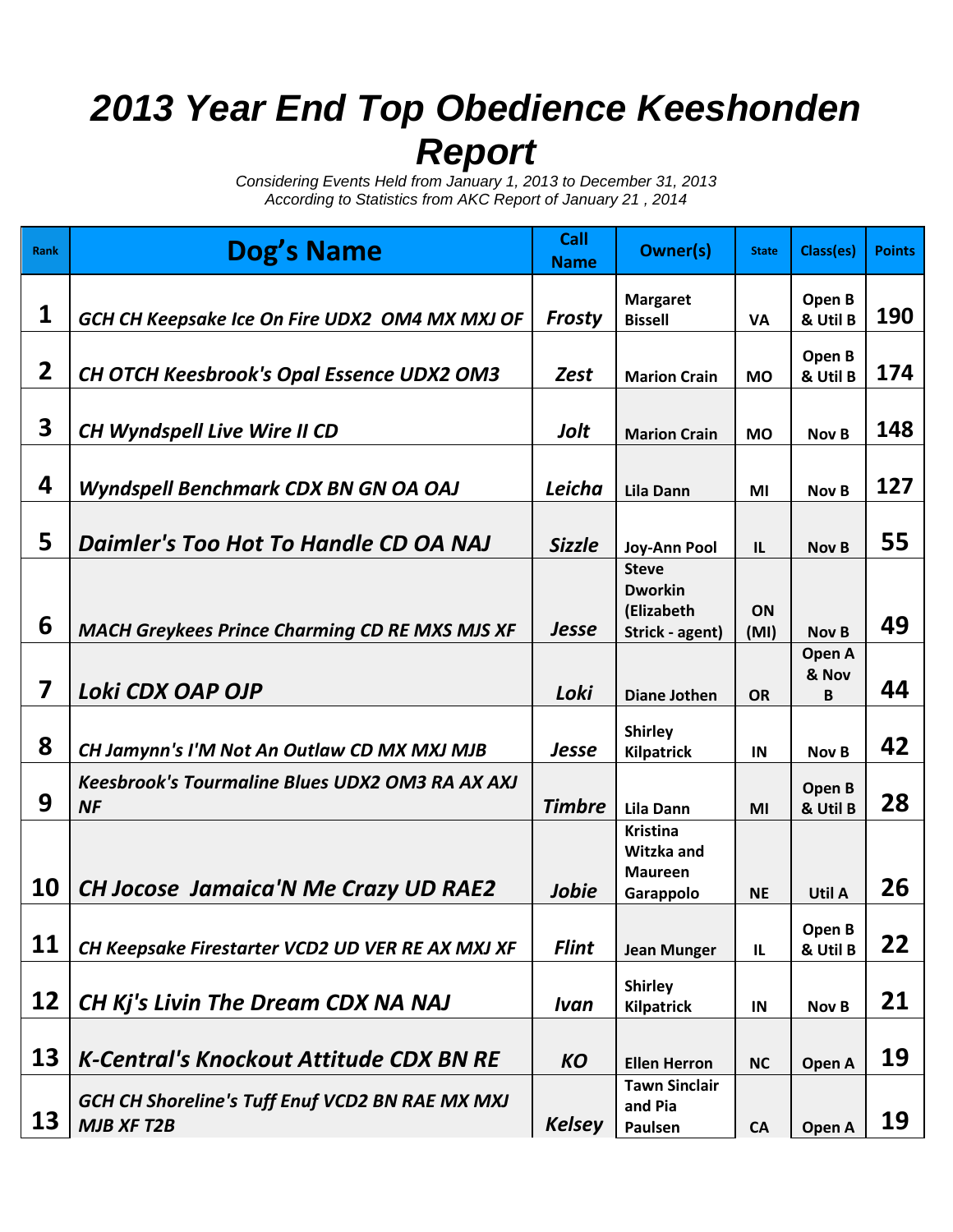|           |                                                           |               | <b>Julie Green</b><br><b>Beckel and</b><br><b>Bill Floyd</b> |           |                    |    |
|-----------|-----------------------------------------------------------|---------------|--------------------------------------------------------------|-----------|--------------------|----|
| 14        | <b>Smoke Over Green Mountain CDX BN GN RA</b>             | <b>Smokey</b> | <b>Beckel</b>                                                | <b>MO</b> | Open A             | 18 |
|           |                                                           |               | <b>Barbara Eng</b>                                           |           |                    |    |
| 15        | Vandys Nydia UD GO RAE NA NAJ AXP OJP THD                 | Queenie       | and Carole<br>Henry                                          | PA        | Util A             | 17 |
|           |                                                           |               |                                                              |           |                    |    |
| 15        | <b>CH Kesmopolitan Serendipity CD RN</b>                  | <b>Sera</b>   | <b>Dawn Sung</b>                                             | OH        | Nov B              | 17 |
|           | <b>GCH CH MACH9 Shoreline's Tuff Act To Follow VCD2</b>   |               | <b>Tawn Sinclair</b><br>and John                             |           |                    |    |
| 15        | UD VER RAE2 MXC3 MJB4 MXF MFB TQX T2B                     | <b>Tuffie</b> | <b>Sinclair</b>                                              | <b>CA</b> | Open B<br>& Util A | 17 |
|           |                                                           |               | <b>Barbara Eng</b>                                           |           | Open               |    |
|           |                                                           |               | and Carole                                                   |           | A&B,               |    |
| 15        | Vandys Titania CDX GN GO RE OA OAJ                        | Majic         | <b>Henry</b>                                                 | PA        | Util A             | 17 |
|           |                                                           |               | <b>Patricia</b>                                              |           |                    |    |
| 15        | <b>Shoreline's Ruby Slippers CD BN RAE MX MXJ NF</b>      | <b>Ruby</b>   | <b>Voyles and</b><br><b>Tawn Sinclair</b>                    | <b>CA</b> | Nov B              | 17 |
|           |                                                           |               |                                                              |           |                    |    |
| 16        | CH Keepsake Lite My Fire UD AX AXJ OF                     |               | <b>Margaret</b>                                              |           |                    | 16 |
|           |                                                           | <b>Sparks</b> | <b>Bissell</b>                                               | <b>VA</b> | Util B             |    |
|           | CH OTCH MACH2 Keepsake Giving Me Chills UDX8 OGM          |               | <b>Margaret</b>                                              |           | Open B             |    |
| 17        | <b>MXG MJG</b>                                            | <b>Icey</b>   | <b>Bissell</b>                                               | <b>VA</b> | & Util B           | 15 |
|           |                                                           |               | <b>Gene Ann</b>                                              |           | Open B             |    |
| 18        | <b>CH Keepsake Hurricane Bizy UD</b>                      | <b>Bizy</b>   | <b>Nichols</b>                                               | <b>MO</b> | & Util B           | 14 |
|           |                                                           |               | <b>Lydia Taylor</b>                                          |           |                    |    |
| 19        |                                                           |               | and James                                                    |           |                    | 13 |
|           | Keepsake Karolina Dreamin' AX AXJ                         | <b>Specs</b>  | <b>Taylor</b>                                                | <b>VA</b> | <b>Nov A</b>       |    |
|           |                                                           |               | Judy                                                         |           |                    |    |
| 19        | <b>Vanderblom Boreas BN RN</b>                            | <b>Orion</b>  | <b>McDonald</b>                                              | <b>CA</b> | <b>Nov A</b>       | 13 |
|           |                                                           |               | <b>Emily Taggart</b>                                         |           |                    |    |
| 19        | CH Kj's Oh I Wund-R-Y CD RA MX MXJ OAP OJP NF THD         | Whyit         | and Grace<br><b>Stewart</b>                                  |           |                    | 13 |
|           |                                                           |               | <b>Denise Arway</b>                                          | IL        | Open A             |    |
|           |                                                           |               | and Jeff                                                     |           |                    |    |
| 20        | <b>Trumpet's Grand Illusion UD</b>                        | <b>Ashlar</b> | Arway                                                        | <b>NJ</b> | Util A             | 12 |
|           |                                                           |               | <b>Patricia</b>                                              |           |                    |    |
|           | <b>GCH CH MACH Parrkees Perpetual Motion At Shoreline</b> |               | Voyles, Tawn                                                 |           |                    |    |
| 21        | <b>CD RAE MXS MJG MXF T2B</b>                             | Tasha         | Sinclair,<br><b>Eileen Paar</b>                              | <b>CA</b> | Open A             | 8  |
|           |                                                           |               | <b>Lois Waddell</b>                                          |           |                    |    |
|           |                                                           |               | and David                                                    |           |                    |    |
| <b>21</b> | <b>CH Kj's Play Date CD BN</b>                            | <b>Zelly</b>  | Waddell                                                      | <b>NJ</b> | <b>Nov B</b>       | 8  |
|           | <b>CH Daimler's Moonlight Magic UD RAE2 AX AXJ</b>        |               |                                                              |           |                    |    |
| 22        | <b>AXP AJP XF OFP</b>                                     | <b>Morgan</b> | <b>Lois Albright</b>                                         | PA        | Util A             | 7  |
|           | Rodney Harold Rufus CDX RAE2 MX MXB MXJ                   |               |                                                              |           |                    |    |
| 22        | <b>AXP AJP OF</b>                                         | Rodney        | <b>Elizabeth</b><br><b>Strick</b>                            | MI        | Util A             | 7  |
|           | <b>CH Jamynn's Onetoomany Coladas UD MX MXB</b>           |               |                                                              |           |                    |    |
| <b>22</b> |                                                           |               | <b>Shirley</b>                                               |           |                    | 7  |
|           | <b>MXJ MJB</b>                                            | IJ            | <b>Kilpatrick</b>                                            | IN        | Util A             |    |